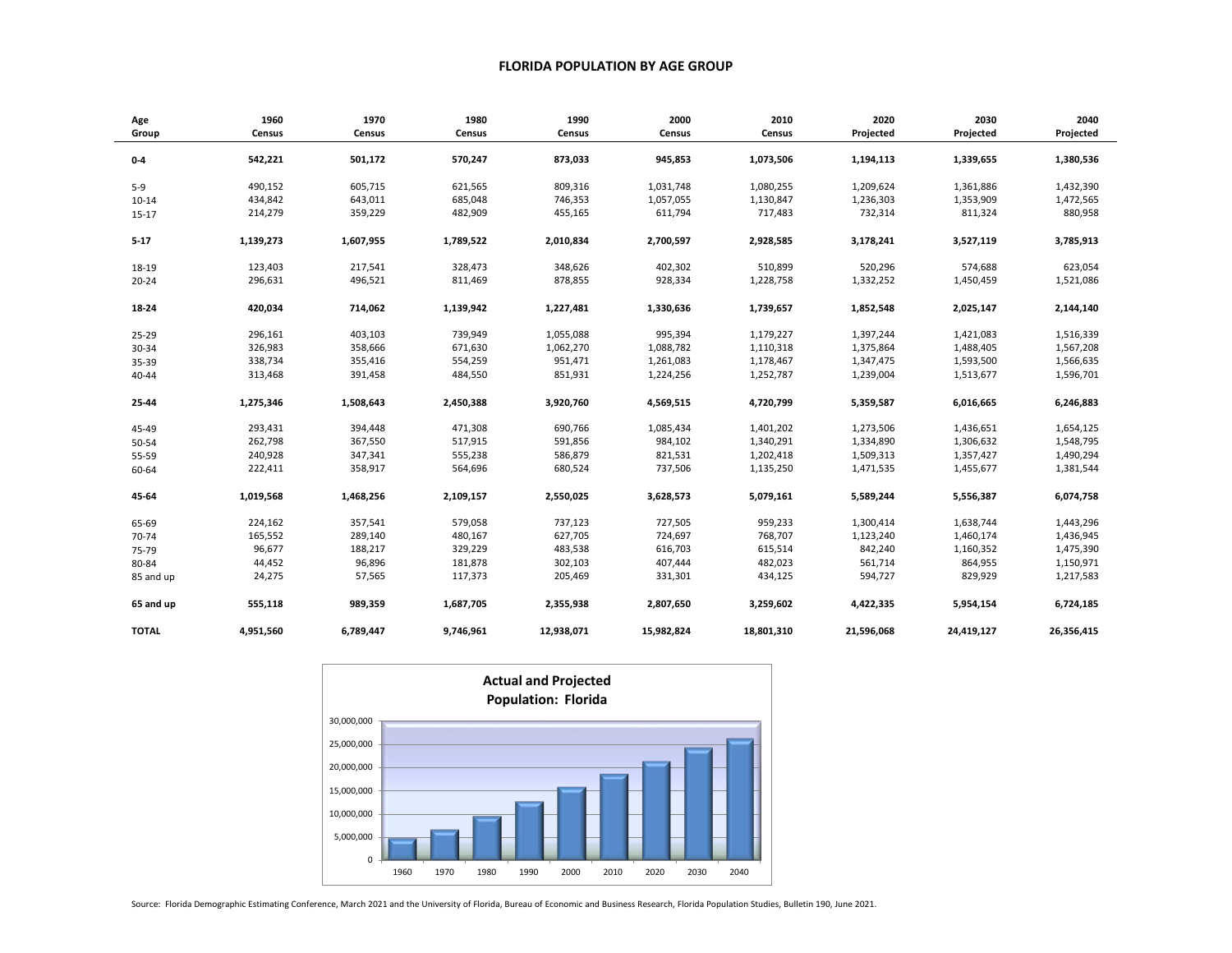## **FLORIDA POPULATION -- NUMERIC CHANGE**

|              | 1960-1970 | 1970-1980 | 1980-1990 | 1990-2000 | 2000-2010 | 2010-2020  | 2020-2030  | 2030-2040  |
|--------------|-----------|-----------|-----------|-----------|-----------|------------|------------|------------|
| $0-4$        | $-41,049$ | 69,075    | 302,786   | 72,820    | 127,653   | 120,607    | 145,542    | 40,881     |
| $5-9$        | 115,563   | 15,850    | 187,751   | 222,432   | 48,507    | 129,369    | 152,262    | 70,504     |
| $10 - 14$    | 208,169   | 42,037    | 61,305    | 310,702   | 73,792    | 105,456    | 117,606    | 118,656    |
| $15-17$      | 144,950   | 123,680   | $-27,744$ | 156,629   | 105,689   | 14,831     | 79,010     | 69,634     |
| $5 - 17$     | 468,682   | 181,567   | 221,312   | 689,763   | 227,988   | 249,656    | 348,878    | 258,794    |
| 18-19        | 94,138    | 110,932   | 20,153    | 53,676    | 108,597   | 9,397      | 54,392     | 48,366     |
| $20 - 24$    | 199,890   | 314,948   | 67,386    | 49,479    | 300,424   | 103,494    | 118,207    | 70,627     |
| 18-24        | 294,028   | 425,880   | 87,539    | 103,155   | 409,021   | 112,891    | 172,599    | 118,993    |
| 25-29        | 106,942   | 336,846   | 315,139   | $-59,694$ | 183,833   | 218,017    | 23,839     | 95,256     |
| 30-34        | 31,683    | 312,964   | 390,640   | 26,512    | 21,536    | 265,546    | 112,541    | 78,803     |
| 35-39        | 16,682    | 198,843   | 397,212   | 309,612   | $-82,616$ | 169,008    | 246,025    | $-26,865$  |
| 40-44        | 77,990    | 93,092    | 367,381   | 372,325   | 28,531    | $-13,783$  | 274,673    | 83,024     |
| 25-44        | 233,297   | 941,745   | 1,470,372 | 648,755   | 151,284   | 638,788    | 657,078    | 230,218    |
| 45-49        | 101,017   | 76,860    | 219,458   | 394,668   | 315,768   | $-127,696$ | 163,145    | 217,474    |
| 50-54        | 104,752   | 150,365   | 73,941    | 392,246   | 356,189   | $-5,401$   | $-28,258$  | 242,163    |
| 55-59        | 106,413   | 207,897   | 31,641    | 234,652   | 380,887   | 306,895    | $-151,886$ | 132,867    |
| 60-64        | 136,506   | 205,779   | 115,828   | 56,982    | 397,744   | 336,285    | $-15,858$  | $-74,133$  |
| 45-64        | 448,688   | 640,901   | 440,868   | 1,078,548 | 1,450,588 | 510,083    | $-32,857$  | 518,371    |
| 65-69        | 133,379   | 221,517   | 158,065   | $-9,618$  | 231,728   | 341,181    | 338,330    | $-195,448$ |
| 70-74        | 123,588   | 191,027   | 147,538   | 96,992    | 44,010    | 354,533    | 336,934    | $-23,229$  |
| 75-79        | 91,540    | 141,012   | 154,309   | 133,165   | $-1,189$  | 226,726    | 318,112    | 315,038    |
| 80-84        | 52,444    | 84,982    | 120,225   | 105,341   | 74,579    | 79,691     | 303,241    | 286,016    |
| 85 and up    | 33,290    | 59,808    | 88,096    | 125,832   | 102,824   | 160,602    | 235,202    | 387,654    |
| 65 and up    | 434,241   | 698,346   | 668,233   | 451,712   | 451,952   | 1,162,733  | 1,531,819  | 770,031    |
| <b>TOTAL</b> | 1,837,887 | 2,957,514 | 3,191,110 | 3,044,753 | 2,818,486 | 2,794,758  | 2,823,059  | 1,937,288  |

Source: Florida Demographic Estimating Conference, March 2021 and the University of Florida, Bureau of Economic and Business Research, Florida Population Studies, Bulletin 190, June 2021.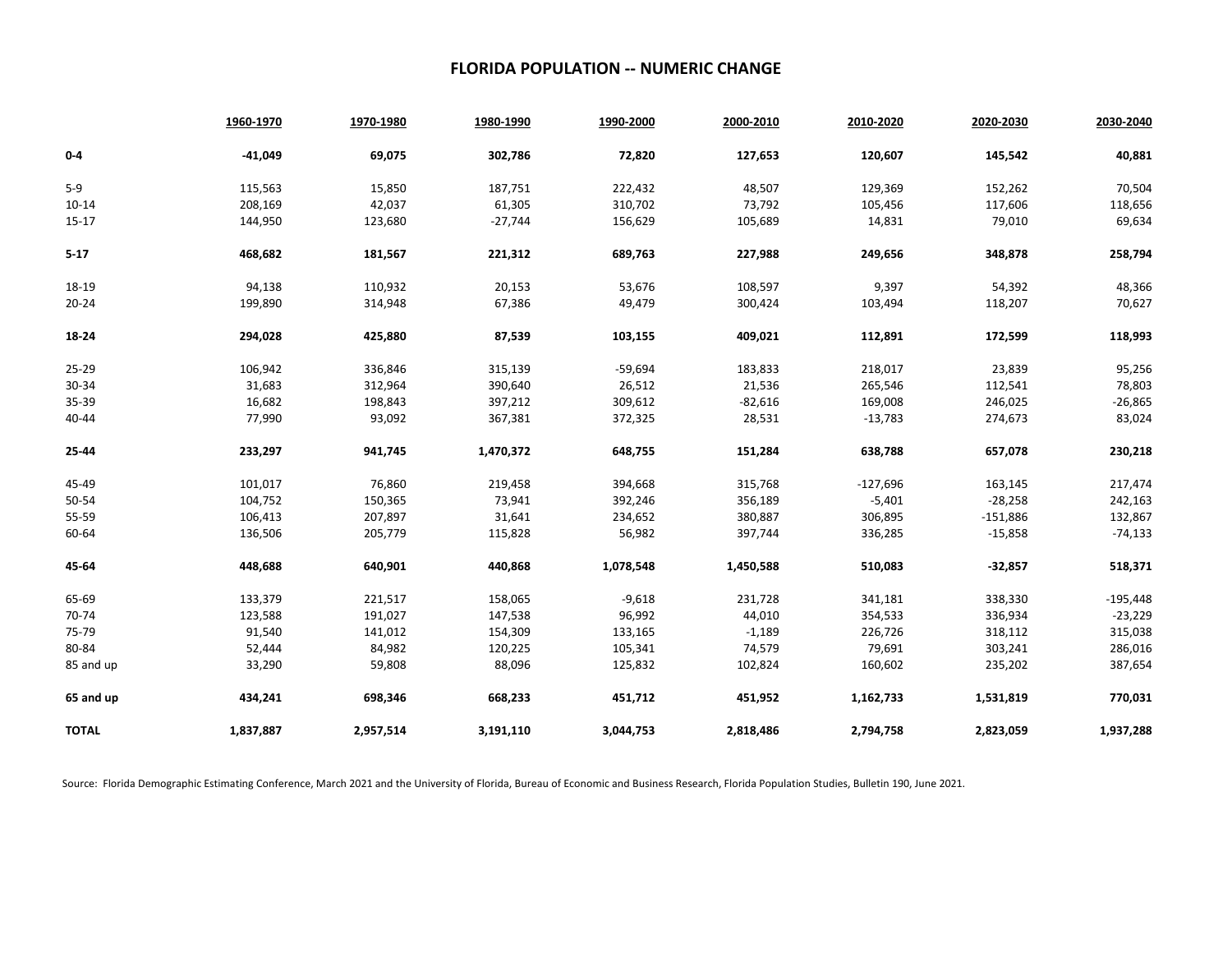## **FLORIDA POPULATION -- PERCENTAGE CHANGE**

|              | 1960-1970 | 1970-1980 | 1980-1990 | 1990-2000 | 2000-2010 | 2010-2020 | 2020-2030 | 2030-2040 |
|--------------|-----------|-----------|-----------|-----------|-----------|-----------|-----------|-----------|
| $0-4$        | $-7.6%$   | 13.8%     | 53.1%     | 8.3%      | 13.5%     | 11.2%     | 12.2%     | 3.1%      |
| $5 - 9$      | 23.6%     | 2.6%      | 30.2%     | 27.5%     | 4.7%      | 12.0%     | 12.6%     | 5.2%      |
| $10 - 14$    | 47.9%     | 6.5%      | 8.9%      | 41.6%     | 7.0%      | 9.3%      | 9.5%      | 8.8%      |
| $15 - 17$    | 67.6%     | 34.4%     | $-5.7%$   | 34.4%     | 17.3%     | 2.1%      | 10.8%     | 8.6%      |
| $5 - 17$     | 41.1%     | 11.3%     | 12.4%     | 34.3%     | 8.4%      | 8.5%      | 11.0%     | 7.3%      |
| 18-19        | 76.3%     | 51.0%     | 6.1%      | 15.4%     | 27.0%     | 1.8%      | 10.5%     | 8.4%      |
| $20 - 24$    | 67.4%     | 63.4%     | 8.3%      | 5.6%      | 32.4%     | 8.4%      | 8.9%      | 4.9%      |
| 18-24        | 70.0%     | 59.6%     | 7.7%      | 8.4%      | 30.7%     | 6.5%      | 9.3%      | 5.9%      |
| $25 - 29$    | 36.1%     | 83.6%     | 42.6%     | $-5.7%$   | 18.5%     | 18.5%     | 1.7%      | 6.7%      |
| 30-34        | 9.7%      | 87.3%     | 58.2%     | 2.5%      | 2.0%      | 23.9%     | 8.2%      | 5.3%      |
| 35-39        | 4.9%      | 55.9%     | 71.7%     | 32.5%     | $-6.6%$   | 14.3%     | 18.3%     | $-1.7%$   |
| 40-44        | 24.9%     | 23.8%     | 75.8%     | 43.7%     | 2.3%      | $-1.1%$   | 22.2%     | 5.5%      |
| 25-44        | 18.3%     | 62.4%     | 60.0%     | 16.5%     | 3.3%      | 13.5%     | 12.3%     | 3.8%      |
| 45-49        | 34.4%     | 19.5%     | 46.6%     | 57.1%     | 29.1%     | $-9.1%$   | 12.8%     | 15.1%     |
| 50-54        | 39.9%     | 40.9%     | 14.3%     | 66.3%     | 36.2%     | $-0.4%$   | $-2.1%$   | 18.5%     |
| 55-59        | 44.2%     | 59.9%     | 5.7%      | 40.0%     | 46.4%     | 25.5%     | $-10.1%$  | 9.8%      |
| 60-64        | 61.4%     | 57.3%     | 20.5%     | 8.4%      | 53.9%     | 29.6%     | $-1.1%$   | $-5.1%$   |
| 45-64        | 44.0%     | 43.7%     | 20.9%     | 42.3%     | 40.0%     | 10.0%     | $-0.6%$   | 9.3%      |
| 65-69        | 59.5%     | 62.0%     | 27.3%     | $-1.3%$   | 31.9%     | 35.6%     | 26.0%     | $-11.9%$  |
| 70-74        | 74.7%     | 66.1%     | 30.7%     | 15.5%     | 6.1%      | 46.1%     | 30.0%     | $-1.6%$   |
| 75-79        | 94.7%     | 74.9%     | 46.9%     | 27.5%     | $-0.2%$   | 36.8%     | 37.8%     | 27.2%     |
| 80-84        | 118.0%    | 87.7%     | 66.1%     | 34.9%     | 18.3%     | 16.5%     | 54.0%     | 33.1%     |
| 85 and up    | 137.1%    | 103.9%    | 75.1%     | 61.2%     | 31.0%     | 37.0%     | 39.5%     | 46.7%     |
| 65 and up    | 78.2%     | 70.6%     | 39.6%     | 19.2%     | 16.1%     | 35.7%     | 34.6%     | 12.9%     |
| <b>TOTAL</b> | 37.1%     | 43.6%     | 32.7%     | 23.5%     | 17.6%     | 14.9%     | 13.1%     | 7.9%      |